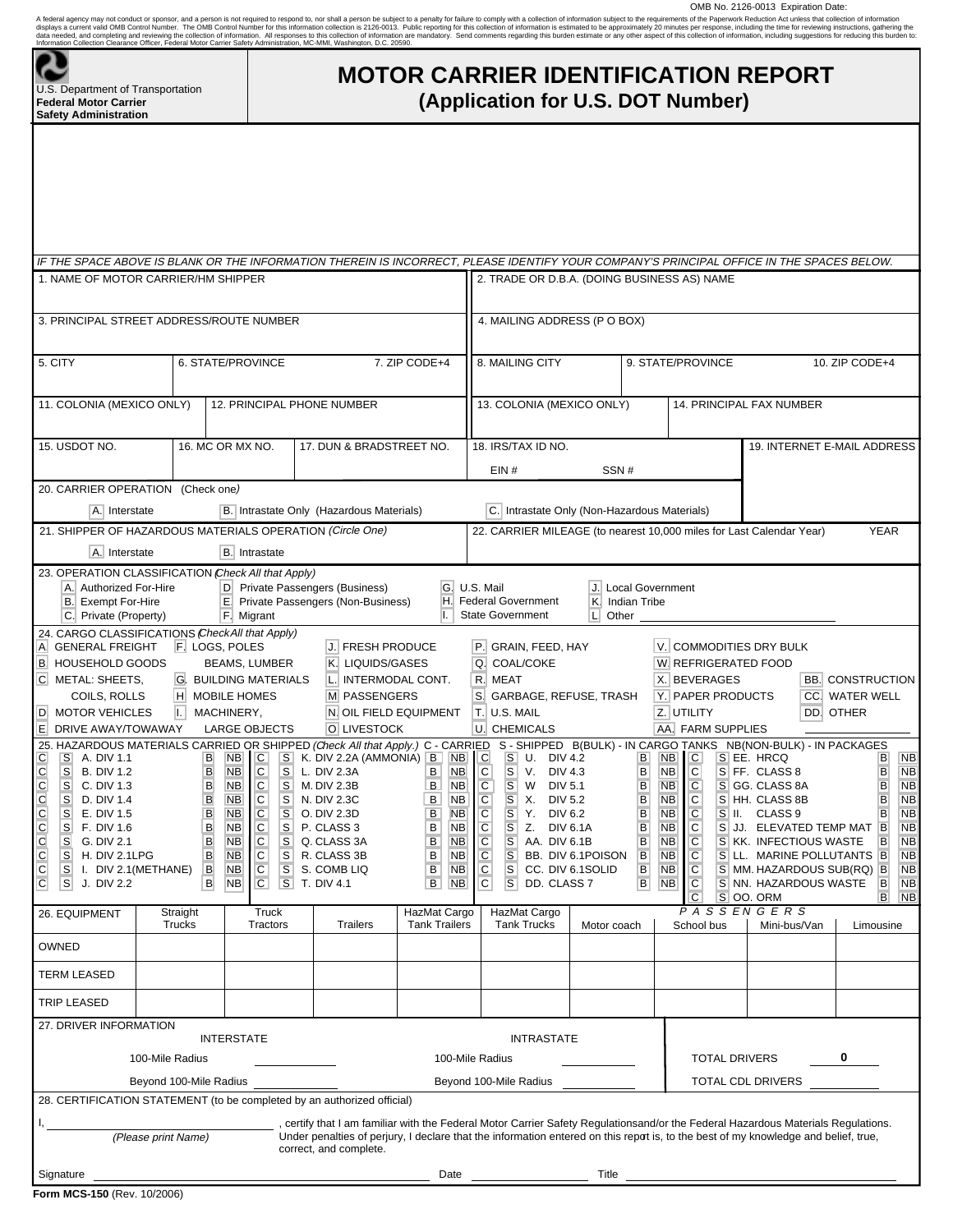## **Instructions for Completing the Motor Carrier Identification Report (MCS-150)**

Included within this instruction packet is information to help you answer the following questions:

What forms do I need to complete?

How do I know if I should fill out the MCS-150?

How do I complete the Motor Carrier Identification Report (MCS-150)?

### **What Forms Do I Need to Complete?**

The following chart will help you to determine which FMCSA Registration and Operating Authority forms you are required to fill out. Boxes marked with an "X" in your corresponding Classification indicate forms that you must complete.

| <b>Classification</b>                                                   |                | <b>USDOT Number</b> |                 | <b>Operating Authority</b> |           |                 |  |
|-------------------------------------------------------------------------|----------------|---------------------|-----------------|----------------------------|-----------|-----------------|--|
|                                                                         | <b>MCS-150</b> | <b>MCS-150A</b>     | <b>MCS-150B</b> | <b>OP-1</b>                | $OP-1(P)$ | <b>OP-1(FF)</b> |  |
| <b>Interstate</b>                                                       |                |                     |                 |                            |           |                 |  |
| Motor Carrier (excludes Hazardous Material<br>Carriers)                 |                |                     |                 |                            |           |                 |  |
| <b>Authorized For-Hire</b>                                              | x              | $\mathsf{x}$        |                 | X                          |           |                 |  |
| <b>Exempt For-Hire</b>                                                  | X              | X                   |                 |                            |           |                 |  |
| <b>Private Property</b>                                                 | X              | $\mathsf{x}$        |                 |                            |           |                 |  |
| Private Passenger (business and non-business)                           | X              | $\mathsf{x}$        |                 |                            |           |                 |  |
| Passenger For-Hire                                                      | X              | X                   |                 |                            | X         |                 |  |
| <b>Broker</b>                                                           |                |                     |                 | X                          |           |                 |  |
| Freight Forwarder                                                       |                |                     |                 |                            |           | $\mathsf{x}$    |  |
| <b>Hazardous Material Carrier</b>                                       | See Note 1     | $\mathsf{x}$        | See Note 1      | X                          |           |                 |  |
| Hazardous Material Shipper                                              | See Note 2     |                     |                 |                            |           |                 |  |
| Shipper (Non-Hazardous Material)                                        | See Note 3     |                     |                 |                            |           |                 |  |
| <b>Cargo Tank Facility</b>                                              | X              |                     |                 |                            |           |                 |  |
| Registrant (you obtain the plates, but you never<br>drive for yourself) | X              |                     |                 |                            |           |                 |  |
| <b>Intrastate</b>                                                       |                |                     |                 |                            |           |                 |  |
| Non-Hazardous Material Carrier                                          | See Note 2     |                     |                 |                            |           |                 |  |
| <b>Hazardous Material Carrier</b>                                       | See Note 2     |                     | See Note 2      |                            |           |                 |  |
| Hazardous Material Shipper                                              | See Note 2     |                     | See Note 2      |                            |           |                 |  |
| Shipper (Non-Hazardous Materials)                                       | See Note 3     |                     |                 |                            |           |                 |  |

**Note 1:** If you are an Interstate Hazardous Material Carrier, you will be required to fill out EITHER the MCS-150 or the MCS-150B, but not both. If you transport any of the following Hazardous Materials, you will be required to fill out the MCS-150B instead of the MCS-150:

Highway Route Controlled Quantities (HRCQ) of Radioactive materials;

More than 25 kg (55 pounds) of a Division 1.1, 1.2, or 1.3 material or a quantity of Division 1.5 material that requires placarding;

For materials that meet the definition of "material poisonous by inhalation" (TIH) as defined in 49 CFR 171.8: More than 1 liter (1.08 quarts) per package of a material meeting the definition of a Hazard Zone A TIH material, a material meeting the definition of a Hazard Zone B TIH material in a bulk package (capacity greater than 450 liters [119 gallons]), or a material meeting the definition of a Hazard Zone C or D TIH material in a bulk packaging that has a capacity greater than 13,248 L (3,500 gallons);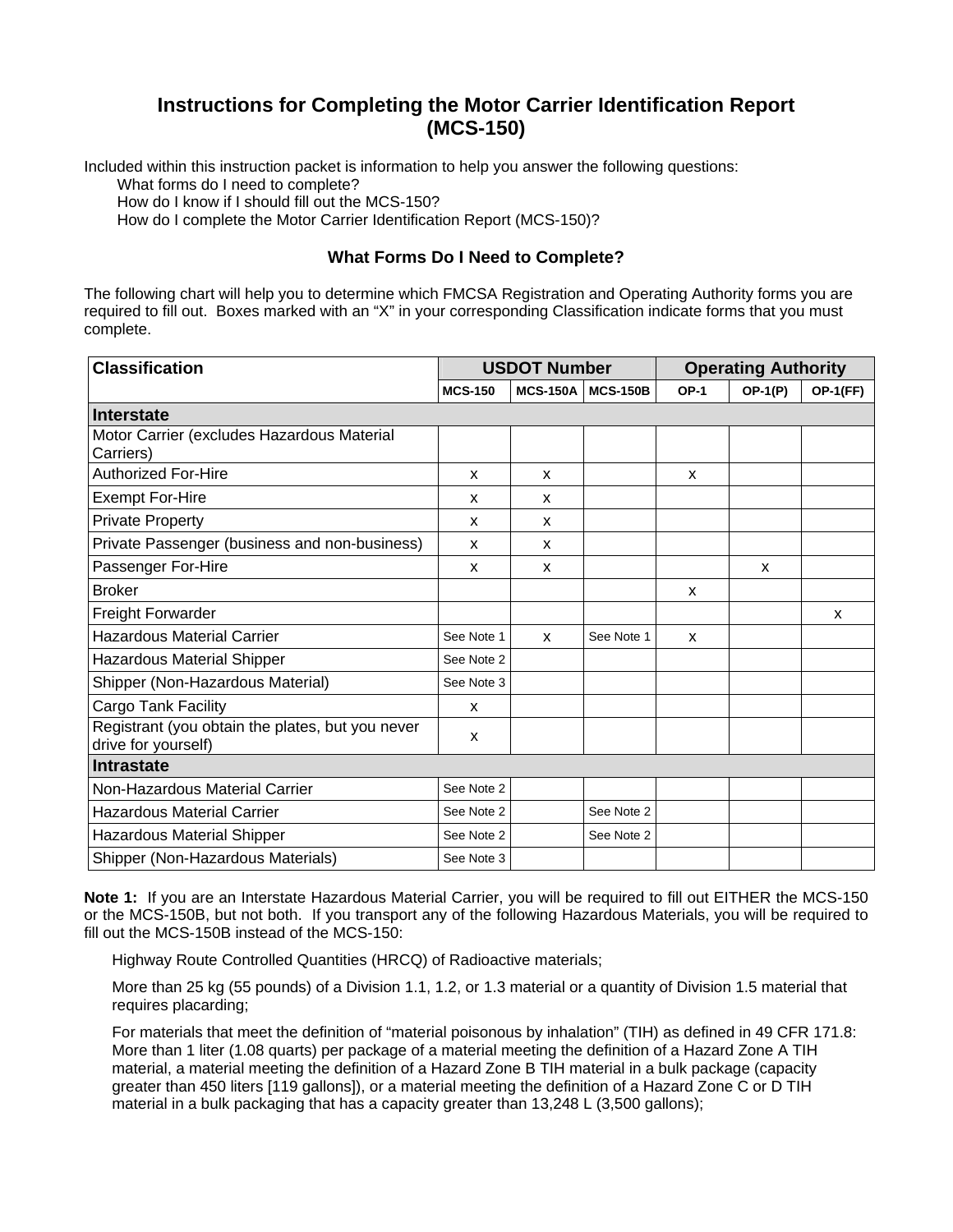Shipments of compressed or refrigerated liquid methane or liquefied natural gas with a methane content of at least 85% in a bulk packaging that has a capacity greater than 13,248 liter (3,500 gallons).

**Note 2:** If you are a Hazardous Material Shipper, you are not required to fill out this form unless you perform some other interstate operation that requires you to complete the MCS-150 or MCS-150B.

**Note 3:** If you are a Shipper of Non-Hazardous Material only, you do not need to fill out this form. If you are both a Shipper of Non-Hazardous Material and a Motor Carrier, you must fill out this form because you are a Motor Carrier.

## **How Do I Know If I Should Fill Out the MCS-150?**

The MCS-150 application is for Motor Carriers who:

Operate any vehicle in interstate commerce that has a gross vehicle weight rating or gross combination weight rating, or gross vehicle weight or gross combination weight of 10,001 pounds or more;

Transport between 9 and 15 passengers (including the driver) in interstate commerce for compensation;

Transport 16 or more passengers in interstate commerce either for compensation or not for compensation (i.e., non-profit activities);

Transport Hazardous Material in interstate commerce in a quantity requiring placarding as prescribed under 49 CFR Part 172.

All Motor Carriers meeting the above description must file the MCS-150 application before beginning operations.

In addition, you need to file the form MCS-150A entitled the Safety Certification for Application for a U.S. DOT Number.

Exception: If you have already received a safety rating from the Federal Motor Carrier Safety Administration (FMCSA), you have already been assigned a USDOT Number and should not apply for a new one.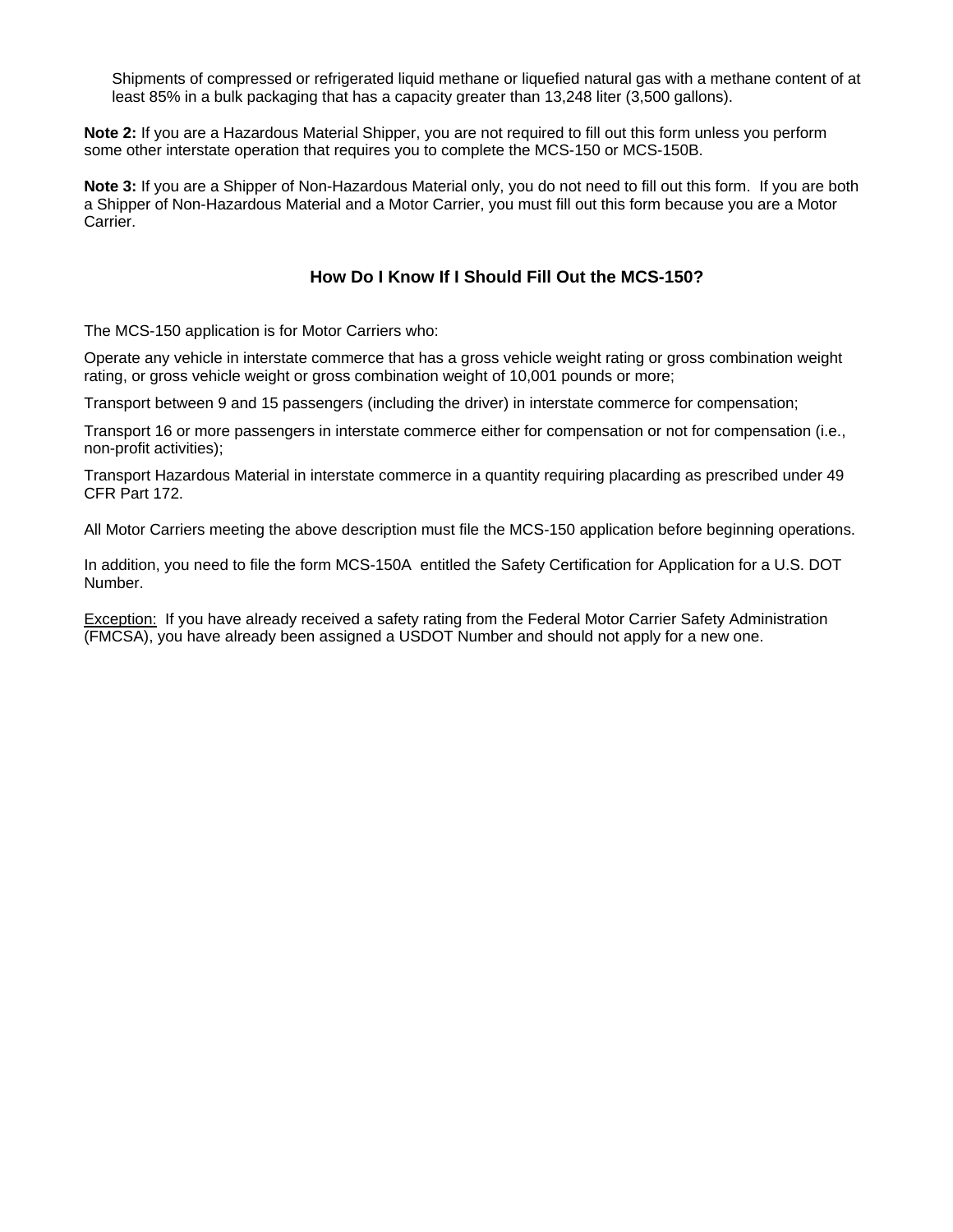## **How Do I Complete the Motor Carrier Identification Report (MCS-150)?**

These instructions will assist you in preparing a complete and accurate MCS-150 application. Upon mailing this form to FMCSA, you should expect to receive your USDOT Number within 4 weeks. To receive your USDOT Number immediately, you may apply online by going to http://www.fmcsa.dot.gov/forms/print/r-l-forms.htm.

#### **[Note: Applications that are submitted with errors or are incomplete \(including applications submitt](http://www.fmcsa.dot.gov/forms/print/r-l-forms.htm.Note:)ed with no signature or date) will be rejected and returned, resulting in a delay in the time it takes to obtain your USDOT Number.**

## **Field Descriptions:**

Below is guidance for completing select fields of the MCS-150 application. **Note:** When filling out this application, please p**rint** clearly in ink or t**ype** all information.

**Top of Form: Reason for Filing -** Depending on the reason you are filing this application, you will be required to fill out different sections of this form. Use this table to guide you when selecting your reason for filling and in identifying applicable fields to complete.

| If you would like to:                                                        | Then select the following under<br><b>Reason for Filing:</b> | And complete the following<br>fields:                                                           |
|------------------------------------------------------------------------------|--------------------------------------------------------------|-------------------------------------------------------------------------------------------------|
| Obtain a USDOT Number                                                        | New application                                              | All applicable fields, except 16 and<br>28                                                      |
| File the MCS-150 Biennial update<br>or to update your MCS-150<br>information | <b>Biennial Update or changes</b>                            | Fields 16, 30, and all other fields<br>that have changed since you last<br>submitted            |
| Notify FMCSA that you are no<br>longer operating as a Motor Carrier          | Out of business notification                                 | Only fields 1-16 and 30                                                                         |
| Reapply after your USDOT<br>Number has been revoked                          | Reapplication (after revocation of<br><b>New Entrant)</b>    | All fields, 1-30, as appropriate.<br>Use the USDOT Number assigned<br>to you in field number 16 |

Note: If you were previously assigned a USDOT Number, you may not need to reapply. Please go to FMCSA's Web site at http://www.f[mcsa.dot.gov](http://www.fmcsa.dot.gov) or contact 1-800-832-5660 to see if a USDOT Number has been assigned to you. If you use the Web site to locate your USDOT Number, follow these steps: Select Registration and Licensing, then click the link for the "SAFER system," choose "Licensing and Insurance" under the search menu, and enter either your Doing Business As name or your Legal Name and the State in which you are headquartered.

**1. Name of Motor Carrier —** This is the legal name of the business entity (i.e., Sole Proprietorship/ Individual, Partnership, or Corporation) that owns/controls the Motor Carrier or Hazardous Material Shipper operation. The name entered here should be your full legal business name – the name on the incorporation certificate, partnership agreement, tax records, etc. For example, if you are a:

Sole Proprietorship/Individual, please enter your legal name: John A. Doe;

Partnership, please enter the legal names of both partners: John A. Doe and Jane B. Smith;

Corporation, please enter the name on your incorporation certificate. This name must include the type of corporation that you are: John Doe INC, John Doe LLC.

**2. Trade or D.B.A (Doing Business As) —** If your trade name is different from your official business name (the name entered in field 1), please enter that name here. For example, if you entered John A. Doe in field 1, but your trade name or "Doing Business As" name is John's Trucking Company, you would enter John's Trucking Company in this field. If your trade name is the same as what was entered in field 1, please leave this field blank.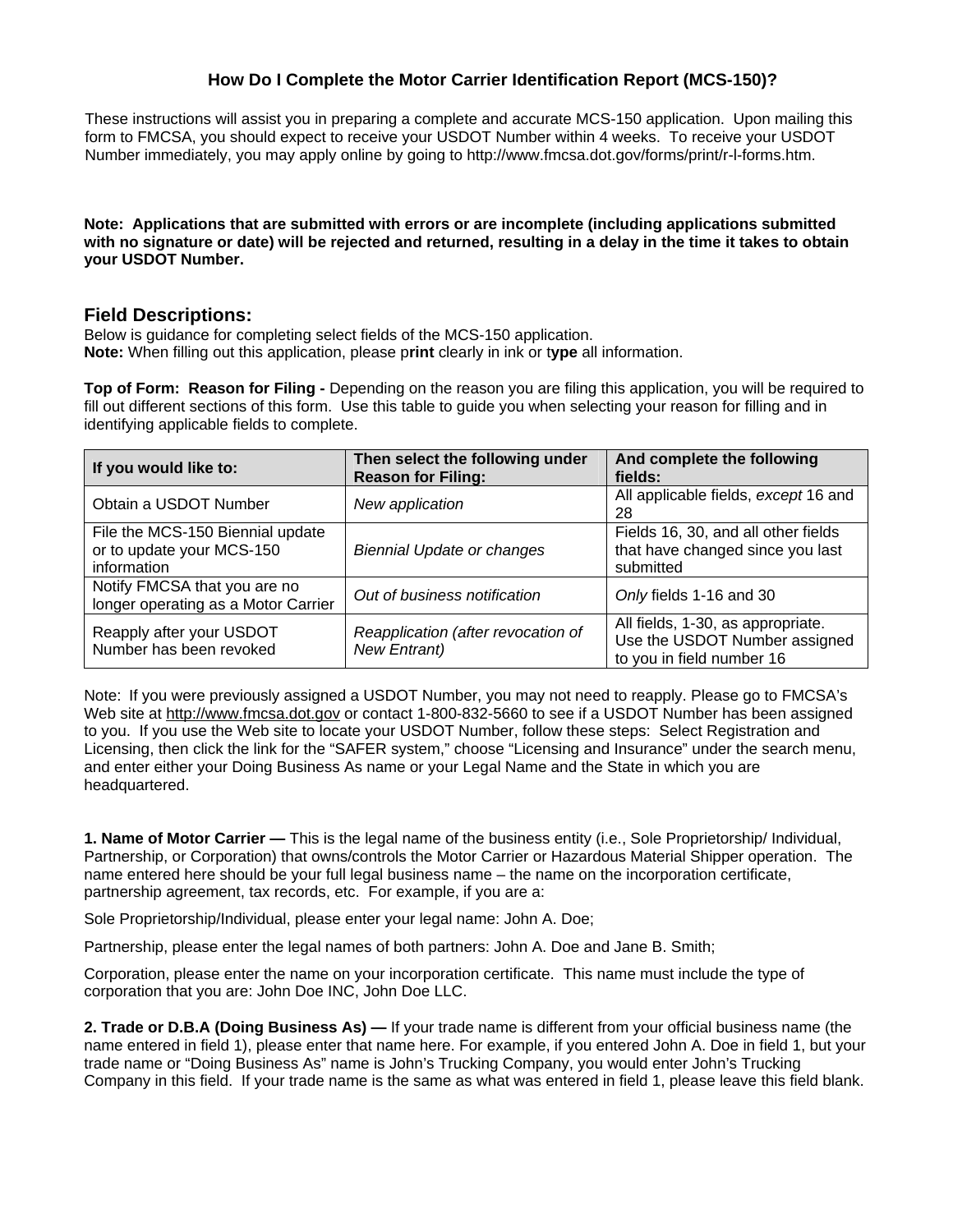**3. Principal Street Address —**The principal street address is the address that FMCSA will use for safety audits, compliance reviews, or other activities that require FMCSA to physically visit a Motor Carrier. For this reason, a P.O. Box may not be entered for your Principal Street Address. Also applies to fields 4 and 7-9.

**9. Colonia (Mexico Only) —** If you are a Mexican Motor Carrier or Shipper, enter the Mexican "Colonia" or "Barrio" for your Principle Street address where the safety records are located.

**5. Mailing Address —**The mailing address is where you want all correspondence from FMCSA to be sent. If it is the same as the principal street address, please leave this field blank. Also applies to fields 6 and 10-12.

**12. Colonia (Mexico Only) —** If you are a Mexican Motor Carrier or Shipper and entered a mailing address, please enter the Mexican "Colonia" or "Barrio" corresponding to your mailing address.

**13. Principal Business Phone Number —** Please enter your primary telephone number, including area code, for the principal place of business.

**14. Principal Contact Cellular Phone Number —** Please enter cellular phone number, including area code. If this is your principal contact number, also enter it under Principal Business Phone Number.

**15. Principal Business Fax Number —** If you have a fax number, please enter it here, including area code.

**16. USDOT NO —** If you are not a new applicant, please enter your USDOT Number here.

**17. MC OR MX NO. —** If you have already been assigned an "MC" or "MX" number for Operating Authority, please enter it here. This includes "MC" or "MX" numbers that are still pending.

**18. Dun & Bradstreet NO. —** If you have a Dun & Bradstreet business number, please enter it here.

**19. IRS/TAX ID NO. —** Please enter **either** the employer identification number (EIN) assigned to your Motor Carrier operation by the Internal Revenue Service, or enter your Social Security Number (SSN).

**20. Internet E-Mail Address —** Enter the e-mail address, if you have one, for the official point of contact.

**21. Company Operation —** Your company operation type will tell FMCSA what type of Motor Carrier you are and will determine if your business is regulated under the Federal Motor Carrier Safety Administration. Please select from the following (more than one may apply):

A. *Interstate Carrier —* You are an Interstate Carrier if you transport property or passengers in support of interstate commerce, and those goods or passengers cross State lines, either before you received them, while you are transporting them, or after you have transferred them. The transportation of the property or passengers may include transport by plane, train, or boat in addition to your commercial motor vehicle. In addition, if the origination and destination indicated on the bill of laden are not in the same State, you are an Interstate Carrier.

You are also considered to be an Interstate Carrier if the cargo or passengers you are transporting have or will:

Cross State lines (including a place outside the United States);

Move from the United States or US territory to a foreign country or vice versa;

Stay in the same State, but pass through another State or foreign country during transport.

B. *Intrastate Hazmat Carrier —* You are an Intrastate Hazardous Material Carrier if:

You transport Hazardous Material that is regulated by USDOT within the same State;

The origination and destination of the Hazardous Material as indicated on the bill of laden are both within that State;

You do not leave the boundaries of that State at any time during your transport of that Hazardous Material.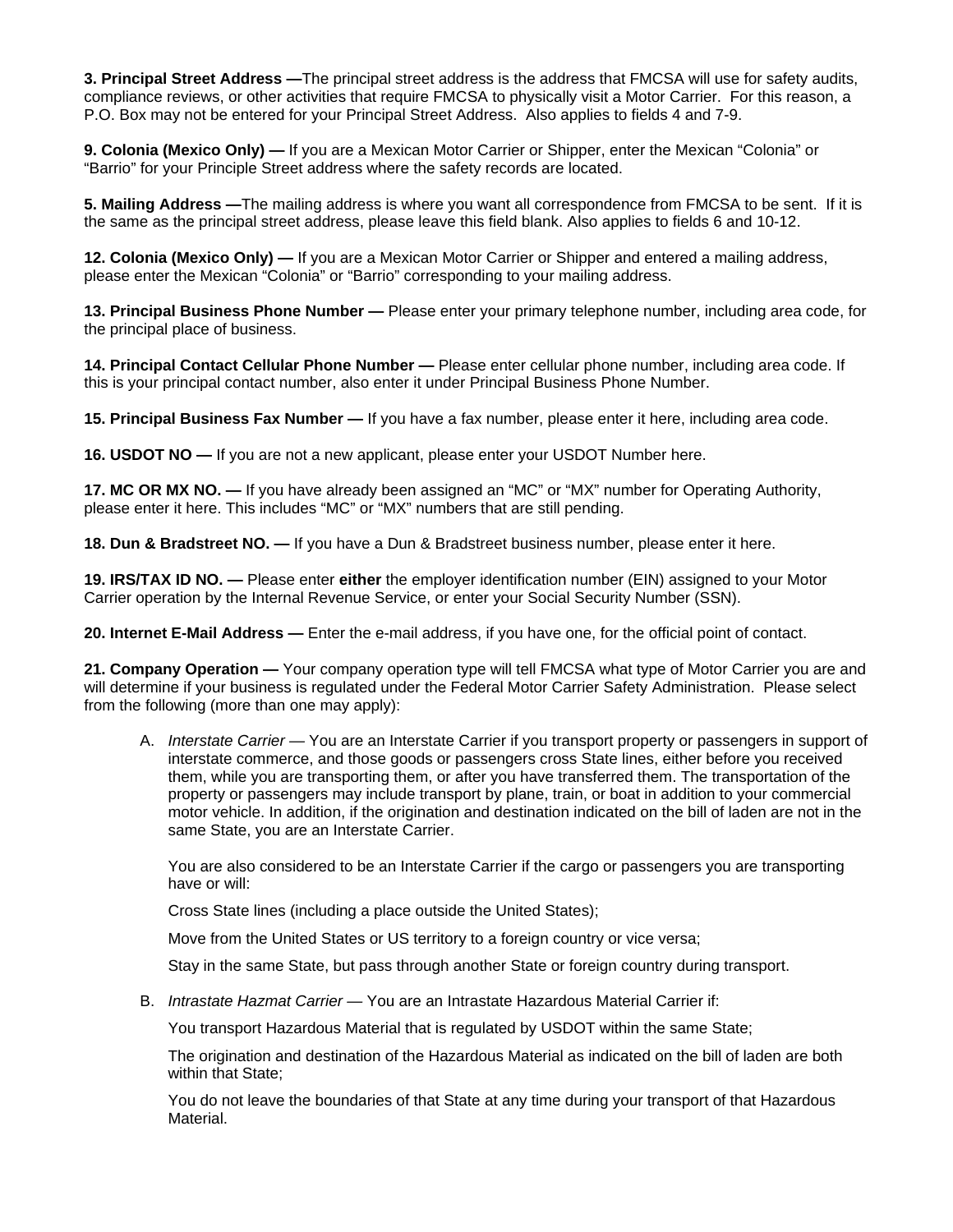C. *Intrastate Non-Hazmat Carrier —* You are an Intrastate Non-Hazardous Material Carrier if:

You transport passengers or property, other than Hazardous Material, within the same State;

The origination and destination of those goods indicated on the bill of laden are both within that State;

You do not leave the boundaries of that State at any time during your transport of those materials.

D. *Interstate Shipper —* You are an Interstate Shipper if you send or receive property that is transported in interstate (across State lines) or foreign commerce (the property leaves the United States). If you offer AND transport cargo, then you are a considered both a Shipper and a Carrier. For the purposes of Federal Motor Carrier Safety Regulations and this form:

The term Interstate Shipper refers only to those Interstate Shippers who send or receive Hazardous Material. If you do not send or receive Hazardous Material, do not select this option;

If you are a Shipper of only Non-Hazardous Material (not a Registrant or Carrier), you do not need to apply for a USDOT Number.

E. *Intrastate Shipper —* You are an Intrastate Shipper if you send or receive property that is transported within the boundaries of a State. If you both offer AND transport cargo, then you are a Shipper and a Carrier. For the purposes of the Federal Motor Carrier Safety Regulations (FMCSR), and this form:

The term Intrastate Shipper refers only to those Intrastate Shippers who send or receive Hazardous Material. If you do not send or receive Hazardous Material, do not select this option;

If you are a Shipper of only Non-Hazardous Material (not a Registrant or Carrier), you do not need to apply for a USDOT Number;

If you are an Intrastate Hazardous Material Shipper, you are not required to fill out this form. However, you must comply with the Federal Motor Carrier Safety and Hazardous Material Regulations.

F. Vehicle Registrant Only *—* You are a Vehicle Registrant Only if you are the person/entity who registers a commercial motor vehicle(s) with a State to obtain license plates and always operate the vehicle(s) under the direction and control of another person/entity. If you only obtain the State license plates and never operate the vehicle(s), you are also a Vehicle Registrant Only.

For example, if your company is one that only rents or leases vehicles, or if you own your own truck and drive it under another trucking company's USDOT Number and Operating Authority, you are considered a Vehicle Registrant Only. IF YOU ARE A VEHICLE REGISTRANT ONLY, SKIP TO QUESTION 30, AND SIGN AND DATE THE FORM.

**22. Carrier Mileage —** Please enter the total mileage of all commercial motor vehicles (CMV) in your operation to the nearest 10,000 miles for the past calendar year and last year's date. If you did not operate a CMV during the last calendar year, please leave this field blank.

**23. Operation Classification —** Operation classification is based on the type of business you are engaged in and will help determine the FMCSA regulations you are subject to. It will also determine if you require Operating Authority. Your business may qualify you for multiple operation classifications, please make your selections carefully:

A. *Authorized For-Hire —* An Interstate Motor Carrier who receives compensation for transporting passengers, FMCSA-regulated goods, or household goods that are owned by others.

To determine if your commodities are regulated, please refer to: Administrative ruling 119: [http://www.fmcsa.dot.gov/documents/adminrule.pdf.](http://www.fmcsa.dot.gov/documents/adminrule.pdf)

\*If the commodity you are transporting does not appear on these lists as exempt, then it is regulated.

Note: If you are an Authorized For-Hire Carrier, you will be required to file for Operating Authority (MC or MX Number) using either an OP-1 or OP-1(P) form.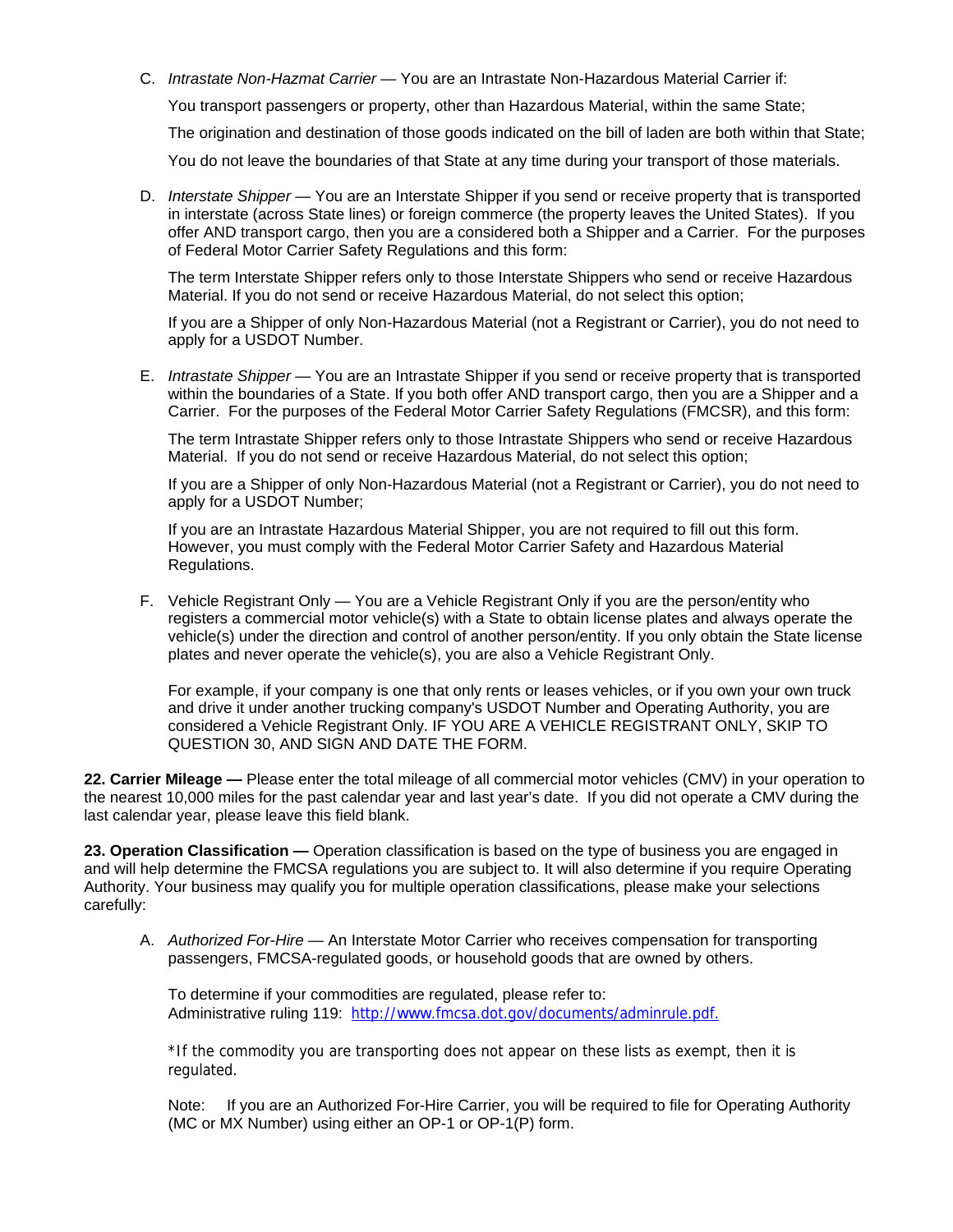B. *Exempt For-Hire —* An Interstate Carrier who receives compensation for transporting passengers or exempt (**non**-FMCSA-regulated) goods that are owned by others. A passenger Carrier is not exempt unless you transport your own employees.

To determine if your commodities are regulated, please refer to: Administrative ruling 119: [http://www.fmcsa.dot.gov/documents/adminrule.pdf.](http://www.fmcsa.dot.gov/documents/adminrule.pdf)

\*If the commodity you are transporting does not appear on these lists as exempt, then it is regulated.

- C. *Private Property* A Corporation, Sole Proprietor/Individual, or Partnership that transports its own cargo, usually as a part of a business that produces, uses, sells, and/or buys the cargo that is being hauled.
- D. *Private Passengers (Business)* A Private Passenger (business) is a "*for profit"* individual/business that engages in the interstate transportation of passengers as part of their business, but it is incidental to the primary purpose of their business. This service is not available to the public at large. For example, a hotel chain that provides a free shuttle service from the airport to the hotel and must cross a State line to get back and forth is a Private Passenger (business). The shuttle service furthers the business, but is not a source of income.

Please refer to regulation 49 CFR 390.5 "Definitions" for more information on private passenger (business) and private passenger (non-business).

E. *Private Passenger (non-business) —* A Private Passenger (non-business) is a "not for profit" individual/business that engages in the interstate transportation of passengers as part of their business, but it is incidental to the primary purpose of their business. This service is not available to the public at large. For example, a non-profit youth center that uses a bus to transport the youth to field trips is Private Passenger (non-business). The shuttle service furthers the business, but is not the primary purpose of the business.

Please refer to regulation 49 CFR 390.5 "Definitions" for more information on Private Passenger (business) and Private Passenger (non-business).

- F. *Migrant* Interstate transportation, including a Contract Carrier, but not a Common Carrier, of 3 or more migrant workers to or from their employment by any motor vehicle other than a passenger automobile or station wagon.
- G. *U.S. Mail* Transportation of US mail under contract with the US Postal Service.
- H. *Federal Government—* Transportation of property or passengers by a U.S. Federal Government agency.
- I. *State Government* Transportation of property or passengers by a U.S. State Government agency.
- J. *Local Government* Transportation of property or passengers by a local municipality.
- K. *Indian Tribe* Transportation of property or passengers by an Indian tribal government.
- L. *Other* Transportation of property or passengers by an operation classification not described above. Please do not use this field to indicate if your vehicles are leased. You must still select an appropriate operation classification.

**24. Cargo Classifications —** Cargo classification refers to the types of materials you transport or ship. You may transport materials from multiple categories. Circle **all** the letters of the types of cargo you transport. If "Other" is circled, please enter the name of the commodity in the space provided.

Note: If you indicate that you transport passengers, it means that you use a motor coach, school bus, mini-bus,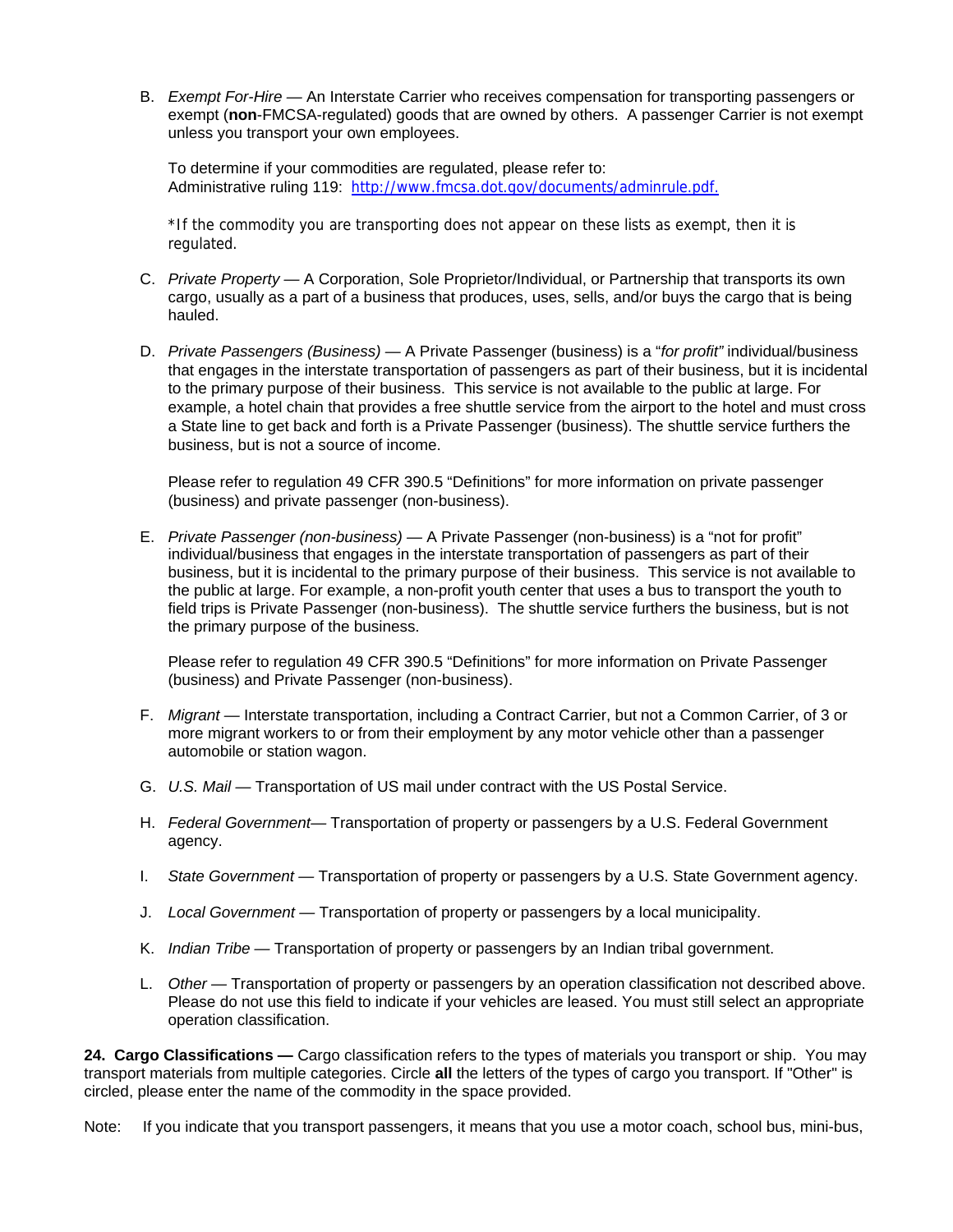van or limousine to transport passengers. Do not select this field if someone rides along to assist you when your primary business is to transport property. If you check this option, you will also have to indicate the number of vehicles owned or leased under the motor coach, school bus, mini-bus, van, or limousine section of question 26.

**25. Hazardous Materials Carried Or Shipped —** If you ship or transport Hazardous Material, please complete this question. Otherwise, proceed to question 26.

Note: If you transport or ship Hazardous Material, you may have to fill out the MCS-150B.

The columns labeled "C" and "S" relate to Carrier and Shipper. Please circle "C" in the columns **preceding**  the Hazardous Material you transport and "S" in the columns **preceding** the Hazardous Material you ship. If you are both a Shipper and a Carrier of goods, circle both "S" and "C".

The columns labeled "B" and "NB" relate to bulk and non-bulk. If you transport greater then 119 gallons of Hazardous Material, circle "B" in the column **following** the Hazardous Material you transport or ship. If you transport less then 119 gallons of Hazardous Material, circle "NB" in the column **following** the Hazardous Material.

The HAZARDOUS MATERIALS types listed below correspond to the classes and divisions listed in 49 CFR 173.2. Below are descriptions for each lettered code:

| А. | Div 1.1 Explosives (with mass explosion<br>hazard)                      | V.  | Div 4.3 Dangerous When Wet Material                                                                                |
|----|-------------------------------------------------------------------------|-----|--------------------------------------------------------------------------------------------------------------------|
| В. | Div 1.2 Explosives (with projection hazard)                             | W.  | Div 5.1 Oxidizer                                                                                                   |
| C. | Div 1.3 Explosives (with predominantly fire<br>hazard)                  | Χ.  | Div 5.2 Organic Peroxide                                                                                           |
| D. | Div 1.4 Explosives (with no significant blast<br>hazard)                | Υ.  | Div 6.2 Infectious Substance (Etiologic agent)                                                                     |
| Ε. | Div 1.5 Explosives (Very insensitive explosives;<br>blasting agents)    | Z.  | Div 6.1 A (Poison Liquid which is a PIH Zone<br>A)                                                                 |
| F. | Div 1.6 Explosives (Extremely insensitive<br>detonating substances)     | AA. | Div 6.1 B (Poison Liquid which is a PIH Zone<br>B)                                                                 |
| G. | Div 2.1 Flammable Gas                                                   | BB. | Div 6.1 Poison (Poisonous Liquid with no<br>inhalation hazard.)                                                    |
| Η. | Div 2.1 LPG (Liquefied Petroleum Gas)                                   | CC. | Div 6.1 Solid (Meets the definition of a<br>poisonous solid.)                                                      |
| T. | Div 2.1 Methane Gas                                                     | DD. | Class 7 Radioactive Materials.                                                                                     |
| J. | Div 2.2 Non-Flammable Compressed Gas                                    | EE. | HRCQ (Highway Route Controlled Quantity of<br>Radioactive Material)                                                |
| Κ. | Div 2.2 A (Anhydrous Ammonia)                                           | FF. | <b>Class 8 Corrosive Material</b>                                                                                  |
| L. | Div 2.3 A (Poison Gas which is Poison<br>Inhalation Hazard (PIH) Zone A | GG. | Class 8 A (Corrosive Liquid which is a PIH<br>Zone A)                                                              |
| M. | Div 2.3 B (Poison Gas which is PIH Zone B)                              | HH. | Class 8 B (Corrosive Liquid which is a PIH<br>Zone B)                                                              |
| N. | DIV 2.3 C (Poison Gas which is PIH Zone C)                              | II. | Class 9 Miscellaneous Hazardous Material                                                                           |
| O. | DIV 2.3 D (Poison Gas which is PIH Zone D)                              | JJ. | <b>Elevated Temperature Material (Meets</b><br>definition in 49 CFR 171.8 for an elevated<br>temperature material) |
| Ρ. | Class 3 Flammable and Combustible Liquid                                | KK. | Infectious Waste (Meets definition in 49 CFR<br>171.8 for an infectious waste)                                     |
| Q. | Class 3 A (Flammable Liquid which is a PIH<br>Zone A)                   | LL. | Marine Pollutants (Meets Definition in 49 CFR<br>171.8 for a marine pollutant)                                     |
| R. | Class 3 B (Flammable Liquid which is a PIH<br>Zone B)                   | MM. | Hazardous Sub (RQ) (Meets definition in 49<br>CFR 171.8 of a reportable quantity of a<br>hazardous substance)      |
| S. | Combustible Liquid (Refer to 49 CFR 173.20<br>(b))                      | NN. | Hazardous Waste (Meets definition in 49 CFR<br>171.8 of a hazardous waste)                                         |
| T. | Div 4.1 Flammable Solid                                                 | OO. | ORM (Meets definition in 49 CFR 171.8 of<br>Other Regulated Material)                                              |
| U. | Div 4.2 Spontaneously Combustible Material                              |     |                                                                                                                    |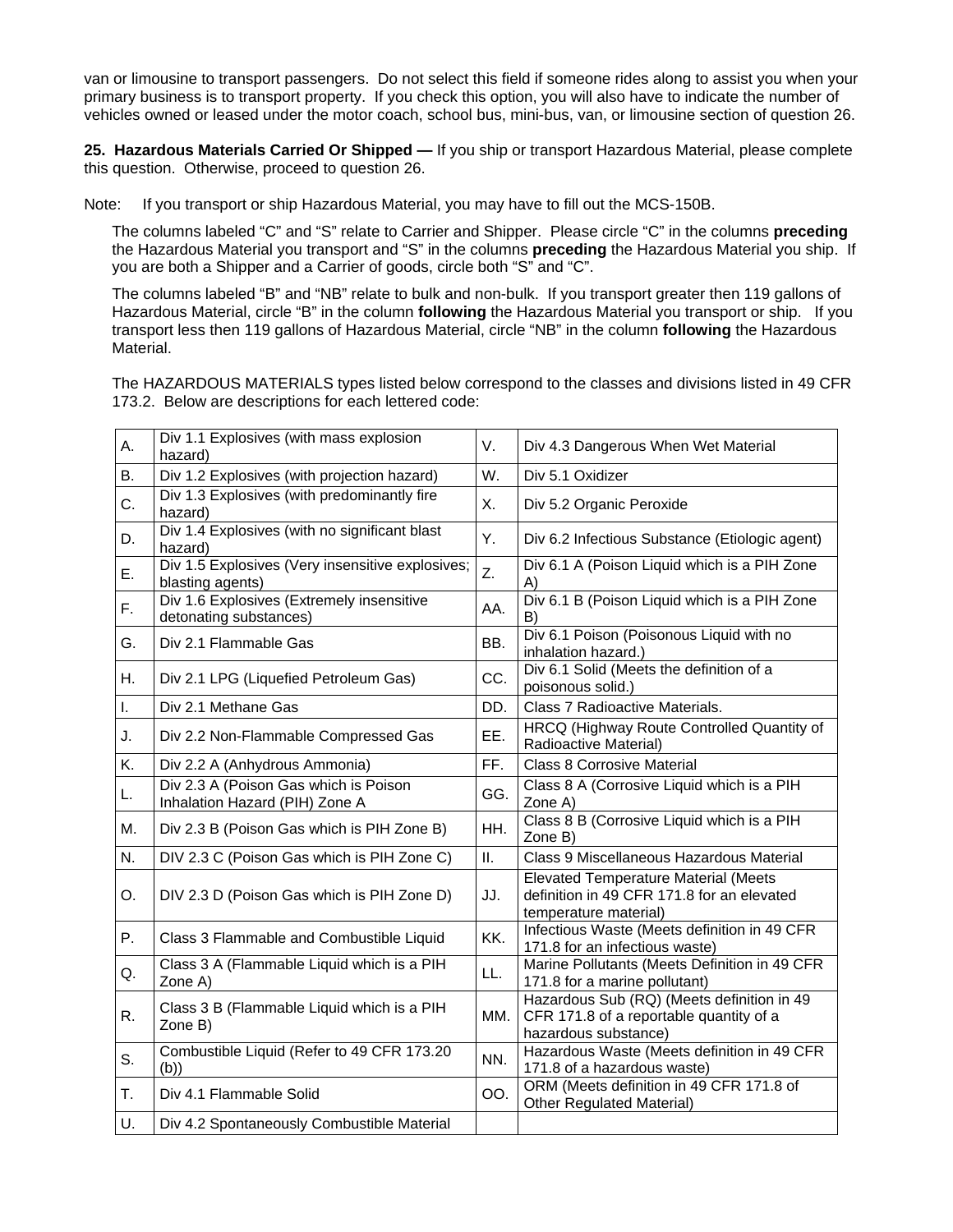Note: Information on Poison Inhalation Hazards is found in column 7 of the Hazardous Material table, (49 CFR 172.101). Specific Hazardous Material information can be obtained by accessing the Hazmat Table found at [http://hazmat.dot.gov/regs/rules.htm.](http://hazmat.dot.gov/regs/rules.htm)

26. Number of Vehicles That Can Be Operated In The U.S. — This question is asking for the number of each type of vehicle or trailer that you own or lease for each category. If you own or lease a vehicle that is used to transport passengers, enter the number of vehicles owned or leased for each passenger carrying capacity. For example, if you own 3 straight trucks and 1 trailer and term lease 2 additional trailers, the table would be filled out like this:

|                | Straight<br><b>Trucks</b> | Truck    | Trailers | Hazmat<br>Cargo                                 | Hazmat<br>Motor |  |          |                                                                                  | School Bus |  | Mini-<br>bus | Van |         |          | Limousine |       |         |          |         |          |       |
|----------------|---------------------------|----------|----------|-------------------------------------------------|-----------------|--|----------|----------------------------------------------------------------------------------|------------|--|--------------|-----|---------|----------|-----------|-------|---------|----------|---------|----------|-------|
|                |                           | Tractors |          | Cargo<br>Coach<br>Tank<br>Tank<br><b>Trucks</b> |                 |  |          | Number of vehicles carrying number of passengers (including the<br>driver) below |            |  |              |     |         |          |           |       |         |          |         |          |       |
|                |                           |          |          |                                                 |                 |  | Trailers |                                                                                  |            |  |              |     | $1 - 8$ | $9 - 15$ | $16+$     | $16+$ | $1 - 8$ | $9 - 15$ | $1 - 8$ | $9 - 15$ | $16+$ |
| Owned          | 3                         |          |          |                                                 |                 |  |          |                                                                                  |            |  |              |     |         |          |           |       |         |          |         |          |       |
| Term<br>Leased |                           |          | ົ        |                                                 |                 |  |          |                                                                                  |            |  |              |     |         |          |           |       |         |          |         |          |       |
| Trip<br>Leased |                           |          |          |                                                 |                 |  |          |                                                                                  |            |  |              |     |         |          |           |       |         |          |         |          |       |

If you transport passengers and have a term lease on 2 limos that carry 9 passengers each (including the driver) and own 1 mini-bus that carries 18 passengers (including the driver), the table would be filled out like this:

|                       | Straight<br><b>Trucks</b> | Truck<br><b>Tractors</b> |  | Hazmat<br>Cargo                                             | Hazmat<br>Motor |  |  | School Bus                                                                       |  | Mini-<br>bus | Van     |          |       | Limousine      |         |          |         |          |       |
|-----------------------|---------------------------|--------------------------|--|-------------------------------------------------------------|-----------------|--|--|----------------------------------------------------------------------------------|--|--------------|---------|----------|-------|----------------|---------|----------|---------|----------|-------|
|                       |                           |                          |  | Cargo<br><b>Trailers</b><br>Coach<br>Tank<br>Tank<br>Trucks |                 |  |  | Number of vehicles carrying number of passengers (including the<br>driver) below |  |              |         |          |       |                |         |          |         |          |       |
|                       |                           |                          |  |                                                             | Trailers        |  |  |                                                                                  |  |              | $1 - 8$ | $9 - 15$ | $16+$ | $16+$          | $1 - 8$ | $9 - 15$ | $1 - 8$ | $9 - 15$ | $16+$ |
| Owned                 |                           |                          |  |                                                             |                 |  |  |                                                                                  |  |              |         |          |       |                |         |          |         |          |       |
| <b>Term</b><br>Leased |                           |                          |  |                                                             |                 |  |  |                                                                                  |  |              |         |          |       | $\overline{2}$ |         |          |         |          |       |
| Trip<br>Leased        |                           |                          |  |                                                             |                 |  |  |                                                                                  |  |              |         |          |       |                |         |          |         |          |       |

Passenger vehicles are defined as:

*Motor coach* — A vehicle designed for long distance transportation of passengers, usually equipped with storage racks above the seats and a baggage hold beneath the passenger compartment;

*School Bus* — A vehicle designed and/or equipped mainly to carry primary and secondary students to and from school, usually built on a medium or large truck chassis;

*Mini-bus* — A motor vehicle designed or used to transport 16 or more passengers, including the driver, and typically built on a small truck chassis. A mini-bus has a smaller seating capacity than a motor coach;

*Van* — A small motor vehicle designed or used to transport 15 or fewer passengers, including the driver. Note: If you use a van to transport something other than passengers, do NOT indicate that here;

*Limousine* — A passenger vehicle usually built on a lengthened automobile chassis.

**27. Driver Information —** Enter the number of interstate/intrastate drivers used on an average workday. Parttime, casual, term-leased, trip-leased, and company drivers are to be included. Also, enter the total number of drivers (Interstate/Intrastate) and the total number of drivers who have a Commercial Drivers License (CDL). Note: The total number of CDL drivers can not be greater than the total number of drivers. Count each person only once. See field number 21 for the definition of inter- and intra-state.

100-mile radius driver — Driver operates only within a 100 air-mile radius of the normal work reporting location. For example, if you have 10 drivers working for you, 5 of whom perform interstate travel and 5 who perform intrastate travel (2 within a 100-mile radius and 3 beyond 100 miles). Of your 10 drivers, 8 of them have their CDL. This is how the form would be filled out: